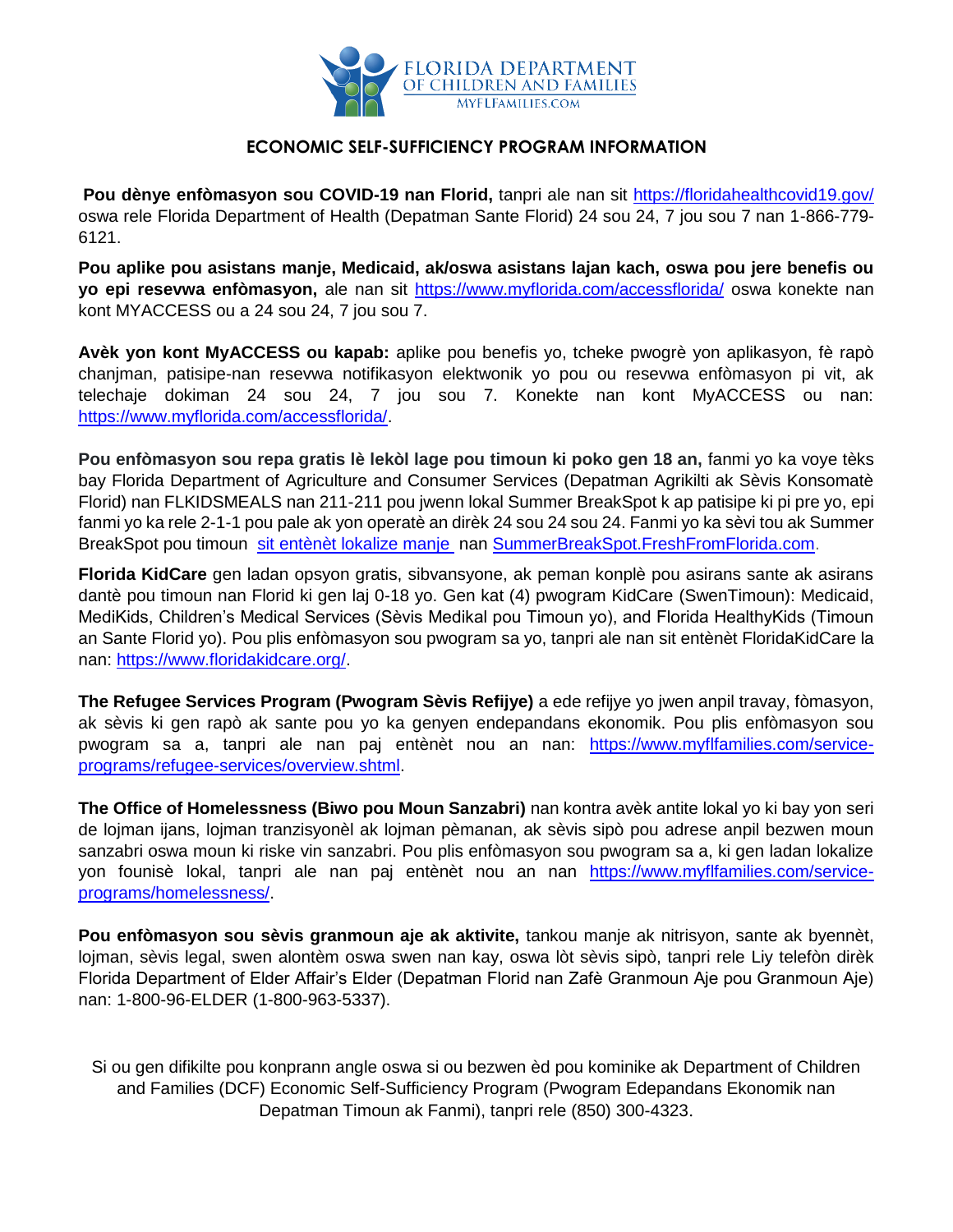

## **ECONOMIC SELF-SUFFICIENCY PROGRAM INFORMATION**

**pwoteksyon adilt,** tankou plasman granmoun aje nan etablisman k ap ede viv, mezon retrèt, elatriye tanpri rele Florida Department of Children and Families' Office of Adult Protective Services (Biwo pou Timoun ak Fanmi nan Sèvis Pwoteksyon Adilt pou Depatman Florid): 850-488-2881.

Si ou gen difikilte pou konprann angle oswa si ou bezwen èd pou kominike ak Department of Children and Families (DCF) Economic Self-Sufficiency Program (Pwogram Edepandans Ekonomik nan Depatman Timoun ak Fanmi), tanpri rele (850) 300-4323.